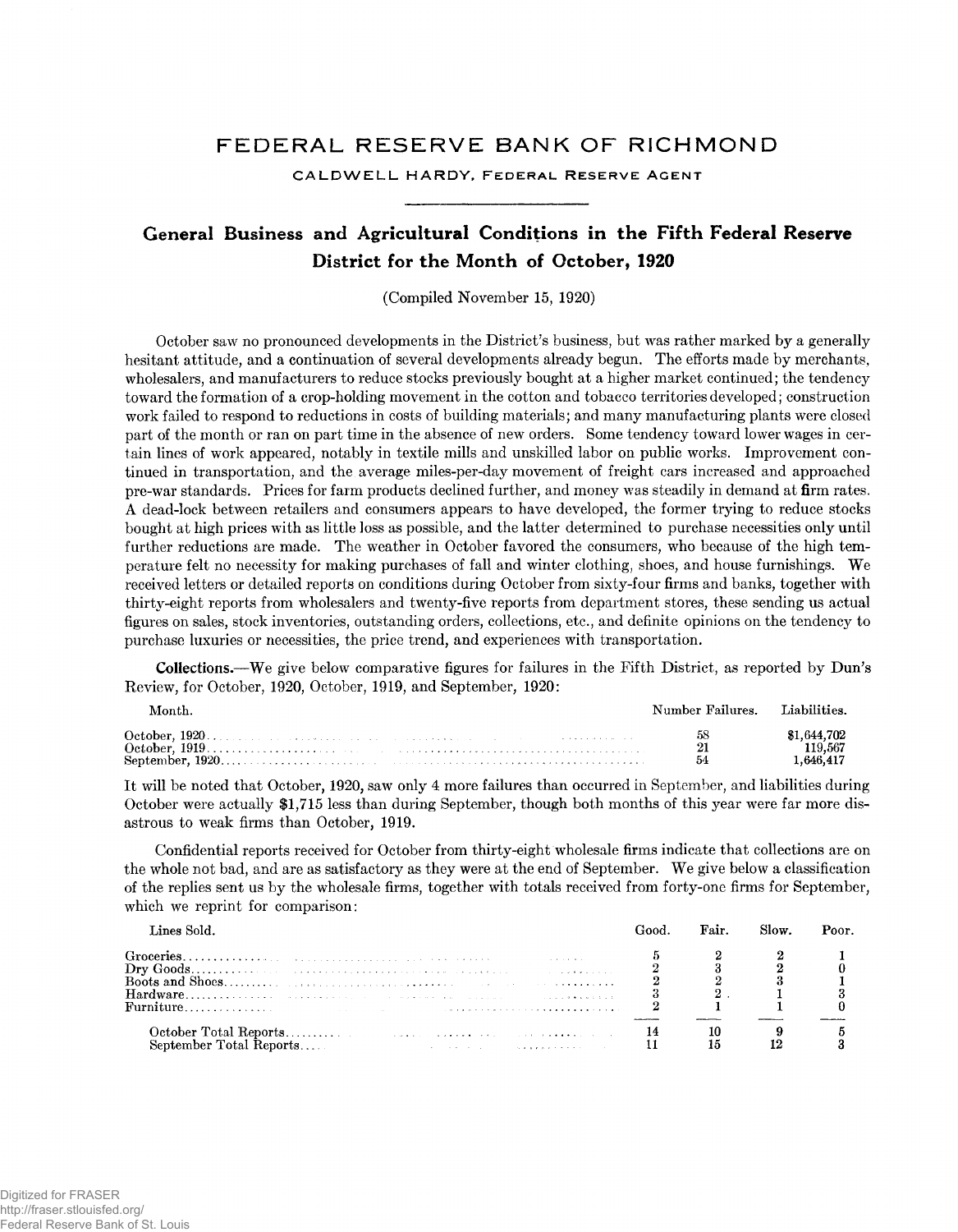Twenty-two large retail stores, chiefly city department stores, reported to us for October on collections, and of these fifteen stated that collections are good, normal, or satisfactory, while seven wrote that they are fair only. On the other hand, banks and merchants located in the rural sections, or in sections where most of the custom comes from farmer trade, report collections slow and unsatisfactory, and practically all of the reporting banks and firms state definitely that the reason for this slowness is the crop-holding movement that has gained considerable headway in the cotton and tobacco sections. A careful analysis of all information at hand would seem to show that the large city stores, whose trade comes chiefly from wage earners and salaried people, are finding no serious trouble in making collections, while merchants in the smaller cities, whose trade is largely rural, are considerably embarrassed by the crop-holding movements that have arisen as a result of the farmer's disappointment with prices offered him for his crops. Among the firms reporting collections at least fair are city department stores, as mentioned above, tobacco manufacturers, building supply houses, machinists and founders, cotton mills, and a large city credit agency, while collections are reported as slow or bad by fertilizer dealers, small town merchants, wagon and buggy manufacturers, packing companies, and banks dealing directly with agricultural sections.

**Banking Operations.**— Bank clearings during October reported by twelve clearing houses for which figures are available for the corresponding month last year total \$849,045,925 for this year compared with \$972,169,669 for October, 1919, a decrease this year of \$123,123,744, or  $12.7\%$  of last year's figure. This is the greatest percentage decrease shown for any month this year in comparison with the corresponding month last year.

Condition reports received weekly from eighty-one member banks in the chief cities of the District show total outstanding loans and investments amounting to \$490,875,000 on November 5, 1920, compared with \$499,515,000 four weeks ago, on October 8,1920, and \$485,064,000 one year ago, November 7, 1919. Combined demand and time deposits in the same eighty-one institutions were \$448,645,000 on November 5, 1920, \$450,- 822,000 on October 8, 1920, and \$468,894,000 on November 7, 1919. One year ago time deposits composed 20.57% of demand and time deposits combined, while on November 5,1920, time deposits made up 24.23% of the total.

Debits to individual accounts reported weekly by nine clearing house cities total \$227,126,000 for the week ending November 3,1920, compared with \$242,266,000 for the week ending November 5, 1919, only seven of the nine cities reporting last year, however. The average debits to individual accounts reported by seven principal cities show an average of \$188,075,070 each week this year down to July 1, compared with an average of \$146,- 362,960 each week for the corresponding twenty-seven weeks of 1919, an increase this year of 28.5%, but for the eighteen weeks since July 1 debits have fallen to an average of \$178,063,830 each week compared with an average during the same week of 1919 of \$177,056,000, an increase this year of only  $.6\%$ . These figures show clearly that down to July business activity was considerably greater than during the first half of 1919, but since July general business has failed to increase as it did in the fall of 1919, and has not even held the average attained during the first half of this year. In other words, during 1919 debits steadily rose throughout the year, and this rise continued during the first half of 1920, but from July 1 through November 3 the trend was downward, and for the last four weeks for which figures are available the 1920 figures are below those for the corresponding weeks in 1919.

We print elsewhere in this report three tables, one showing clearings in seventeen cities, with figures for the same month last year where these were available; one showing debits to individual accounts in nine clearing house centers; and the third showing the principal items of condition reported by eighty-one member banks located in thirteen cities in the Fifth District.

Labor.—Skilled labor is still somewhat scarce in a few scattered industries, but on the whole there is sufficient labor available to meet all pressing demands except in agriculture, in which cotton pickers and corn huskers have been scarce and hard to secure even at high wages. A considerable number of cotton mills in the Carolinas have reduced wages paid operatives around  $15\%$  and three or four cities have cut wages paid day laborers in city employ, but thus far there has been no wide-spread reductions in wages and salaries. It is clear, however, that labor is not making as much money as previously, due to shut-downs and part time running in a number of industries.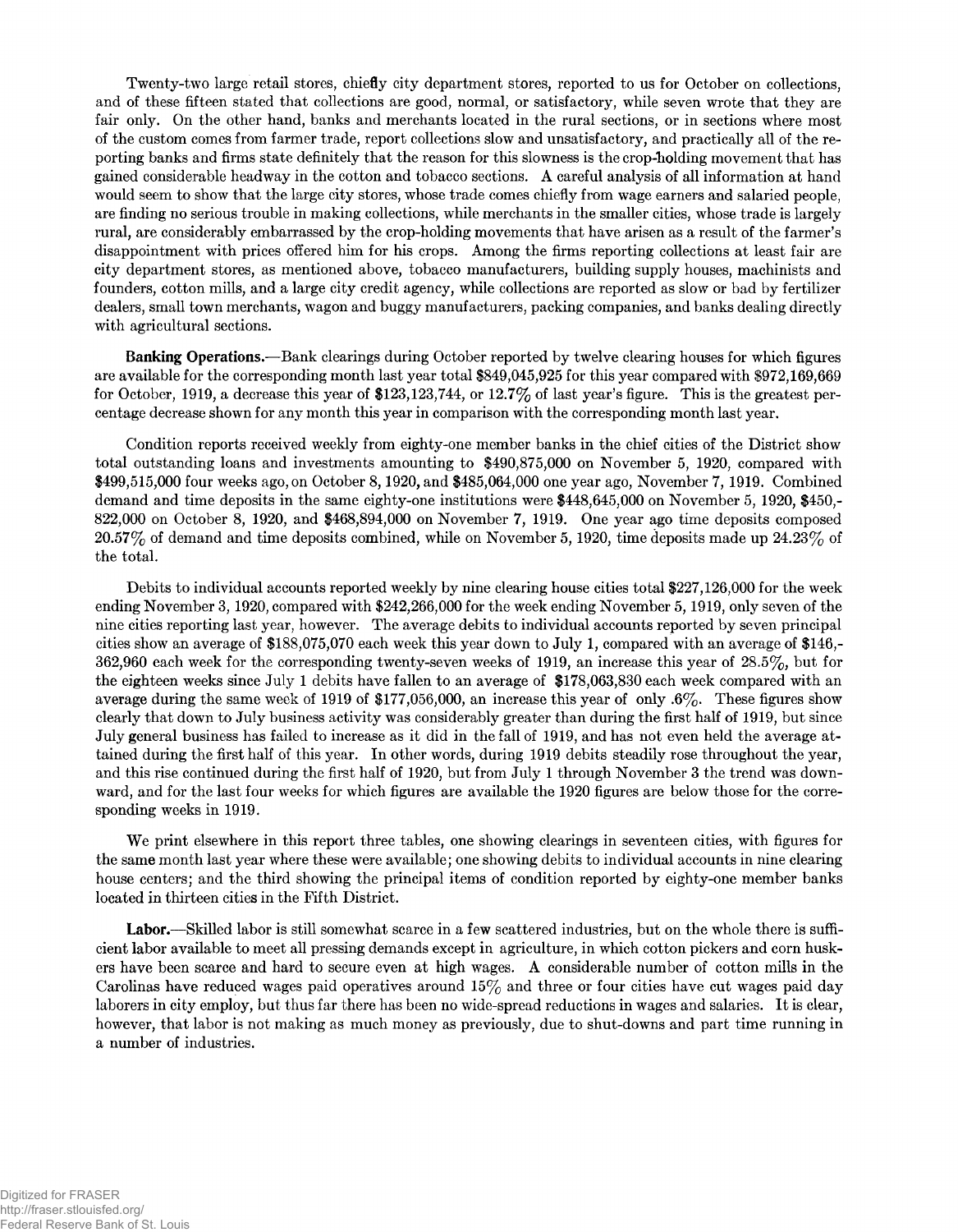**Crops.**— October weather was practically ideal for crop gathering, and the bumper crops predicted by government agencies materialized. Frost held off until the cotton and corn crops were safely made. The average of all crops per acre in Virginia, duly weighted, is 9.2% greater this year that the ten year average. Estimates of Virginia's tobacco crop for this year indicate a yield of 730 pounds per acre, against an average yield of 570 pounds last year and 707 pounds as the ten year average. The total production is now estimated at 179,653,000 pounds, compared with 131,100,000 pounds in 1919 and 165,500,000 in 1918. The average yield of white potatoes for Virginia is estimated at 108 bushels per acre, compared with 95 bushels last year, and 93 bushels the ten year average. The sweet potato yield per acre is less this year than last, however, but higher than the ten year average. The apple crop is reported at 15,210,000 bushels this year, compared with 9,950,000 bushels last year and 10,668,000 bushels in 1918.

Prices of farm products have been much less satisfactory to the growers this year than last, and cotton has declined to an average of 17c for middling on the markets of North and South Carolina. Tobacco prices have improved, however, as better grades came on the market with the advance of the season and according to figures published by the State Department of Agriculture the average price per pound realized for the South Carolina crop was higher this year than in 1919. This is not the case in North Carolina and Virginia, however, where the average prices realized in 1919 were considerably higher than the prices paid in South Carolina in that year.

Some preparation of land for next year's crops has been made, but October was a dry month, and the soil became too hard to permit of the usual amount of plowing. This condition somewhat delayed the planting of winter grains.

**Foods.**—The price situation in foods has changed little since our September report was written, but the few variations noticed have been in the main downward. Sugar and flour have both fallen during the past month, and consumers have shared to some extent in the lowered prices, though not to the extent that wholesale prices would indicate. Flour has been quoted at central markets at less than \$10 a barrel for family patents, and at least one store in Richmond sold sugar at retail for eleven and a half cents the latter part of October. Wholesale grocers report dull business, with customers buying only for immediate needs. Retail grocers tell us that consumers are waiting for further declines in prices, and are determined to buy necessities only until the declines materialize, or until the consumers become certain that no further declines are coming.

**Tobacco.**— The farmers have been dissatisfied with the tobacco markets, and a number of meetings have been held looking toward the formation of growers' organizations to exert some control over prices, and also over acreage for 1921. Manufacturers of tobacco report a slowing of demand from both domestic and foreign buyers, domestic buyers hesitating to buy for future delivery until prices become more firmly fixed, and foreign buyers being handicapped by unfavorable exchange rates. Supplies used in the manufacture of tobacco are more easily obtained than previously, and freight and express service has improved enough to greatly simplify the problems of delivery of goods.

**Coal.**— The coal situation is improving steadily, and government reports on production indicate results approximately equal to the record year 1917. However, this splendid production began late in the summer, and dealers were unable during the summer months to make the usual early deliveries to consumers or to store up supplies for winter, thus bringing about a hand-to-mouth situation at present that is disquieting. There appears to be plenty of coal available for homes, but public utilities are operating on narrow margins, occasionally with only enough supply ahead to last a few days. Prices at retail in the Fifth District are firm at the advanced prices set some time ago, when higher freight rates went into effect. We repeat our former statement that it would appear that the general supply of coal available during the coming winter will depend upon the weather, and the ability of the transportation system of the country to function steadily.

**Textiles.**—We quote the following from an official of a large textile plant, the thoughts conveyed being typical of all statements sent us this month by cotton and woolen mills:

**Replying to your letter of the 1st, will say that business in our particular line is at a standstill. Jobbers and retailers are buying practically nothing. Lower prices do not seem to attract them. From the information we can get, all the textile mills in this section are confronted with about the same conditions, and being unable to market their product, are curtailing production. Quite a number of mills have reduced wages fifteen to twenty-five per cent., this reduction being effected without any apparent dissatisfaction, a great many employees having stated that it was no more than they expected.**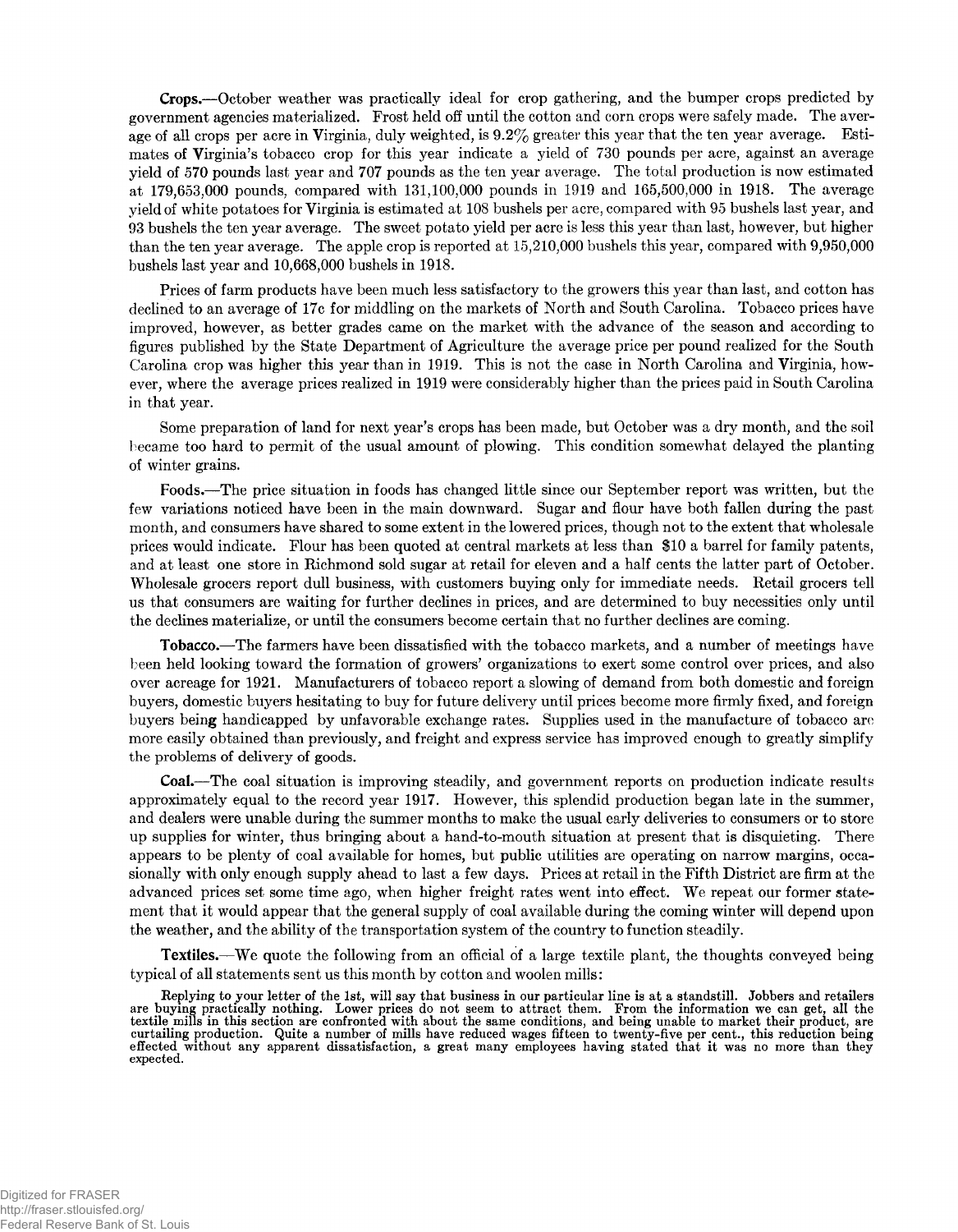Dealers in textile machinery and supplies report little business, due to curtailed production and a general slackening of activity in the textile manufacturing field. Prices of textile mill stocks have declined sharply during the past three months.

**Clothing and Shoes.**— Both clothing and shoes have fallen somewhat in the retail stores, and a feature of the trade is the growing tendency of buyers to choose medium and low priced merchandise instead of the high priced goods that were so much in demand last spring. A prominent merchant in Richmond told us recently that last fall approximately thirty-five out of fifty pairs of shoes sold by his firm were \$20 grades, but he stated that on the day previous to his statement only two pairs out of sixty pairs sold had been \$20 shoes. Clothing and shoe dealers are showing suits and shoes considerably below average prices last fall, though the clothing and shoes are not the same makes and materials that were featured last year. For example, last fall store windows displayed \$60 to \$75 suits, and merchants declared that they did not have serviceable suits much cheaper, but one can see window after window today filled with suits priced from \$30 to \$50, and many pairs of shoes displayed and pushed at \$10 instead of the \$15 to \$20 that was so much in evidence a few months ago. It would seem from the best information available that merchants have reduced retail prices to some extent, and have still further lowered selling prices by stocking lower grades of clothing and shoes than they did last fall and spring. Manufacturers of clothing and shoes have reduced prices more than retailers but the reductions made by the manufacturers apply to goods being bought for next spring delivery and retailers claim that consumers have no right to expect reductions in the stores until the spring goods are received.

Many classes of dress goods, and practically all hosiery, have declined sharply, and retailers are buying cautiously.

**Furniture,**—Furniture factories are receiving few orders in comparison with normal years, and most of the orders received are for small amounts. The dealers are buying only when absolutely necessary. Prices have declined somewhat, in keeping with declines in lumber, but labor is one of the chief items in furniture making, and labor has not yet gotten cheaper except in unskilled lines. Reports state that a number of furniture factories are shut down or running part time, due to lack of orders, but confidential reports of sales made by four important factories in October indicate that 12.2% more furniture was sold, in dollars value, than during the month of October, 1919. In September, 1920, however,  $11\%$  less was sold by the same factories than in September, 1919, and the increase shown in October is part of the trade that normally would have been gotten during the previous month.

**Housing.**— Building permits issued in twenty-two reporting cities in the Fifth District during the month of October, 1920, totaled 894 for new construction and 1,975 for alterations and repairs, compared with 1,323 for new construction and 1,917 for alterations and repairs issued during the corresponding month of 1919. Total valuation, both new and old, for October, 1920, amounted to \$4,453,137, compared with \$8,504,932 total valuation for October, 1919, a decrease this year of  $$4,051,795$ , or  $47.6\%$  of last year's October totals. This is the greatest decrease both in total dollar valuation and percentage during any month this year in comparison with the corresponding month of 1919. Of the twenty-two reporting cities, six increased in total valuation over the October, 1919, figures, while sixteen decreased. The increasing cities were Asheville, Greensboro, High Point and Wilmington, North Carolina, and Charleston and Spartanburg, South Carolina, the largest percentage increase being 271.8%, made by Charleston, South Carolina.

**Building Materials.**— In keeping with the decrease in building permits issued, the building material dealers are finding business dull, with little demand for their goods, and stocks on hand increasing. Whether the opinion is well founded or not, most consumers think that prices are going lower, and are putting off all construction work and all purchases of materials as long as possible. Lumber prices have steadily declined at the mills and consumers expect further recessions, but manufacturers state that they cannot produce lumber at lower prices until the expense of operation falls in proportion. A slowing up in the furniture trade has lessened the demand for certain grades of lumber, and one lumber dealer extimates that prices on hardwoods have fallen 40% during the past three months. There is little foreign demand for lumber, due not only to unfavorable exchange, but to internal financial conditions in European countries, and to inadequate shipping arrangements. The stone dealers state that there is little demand for building stone, and say that crushed stone for road work is less in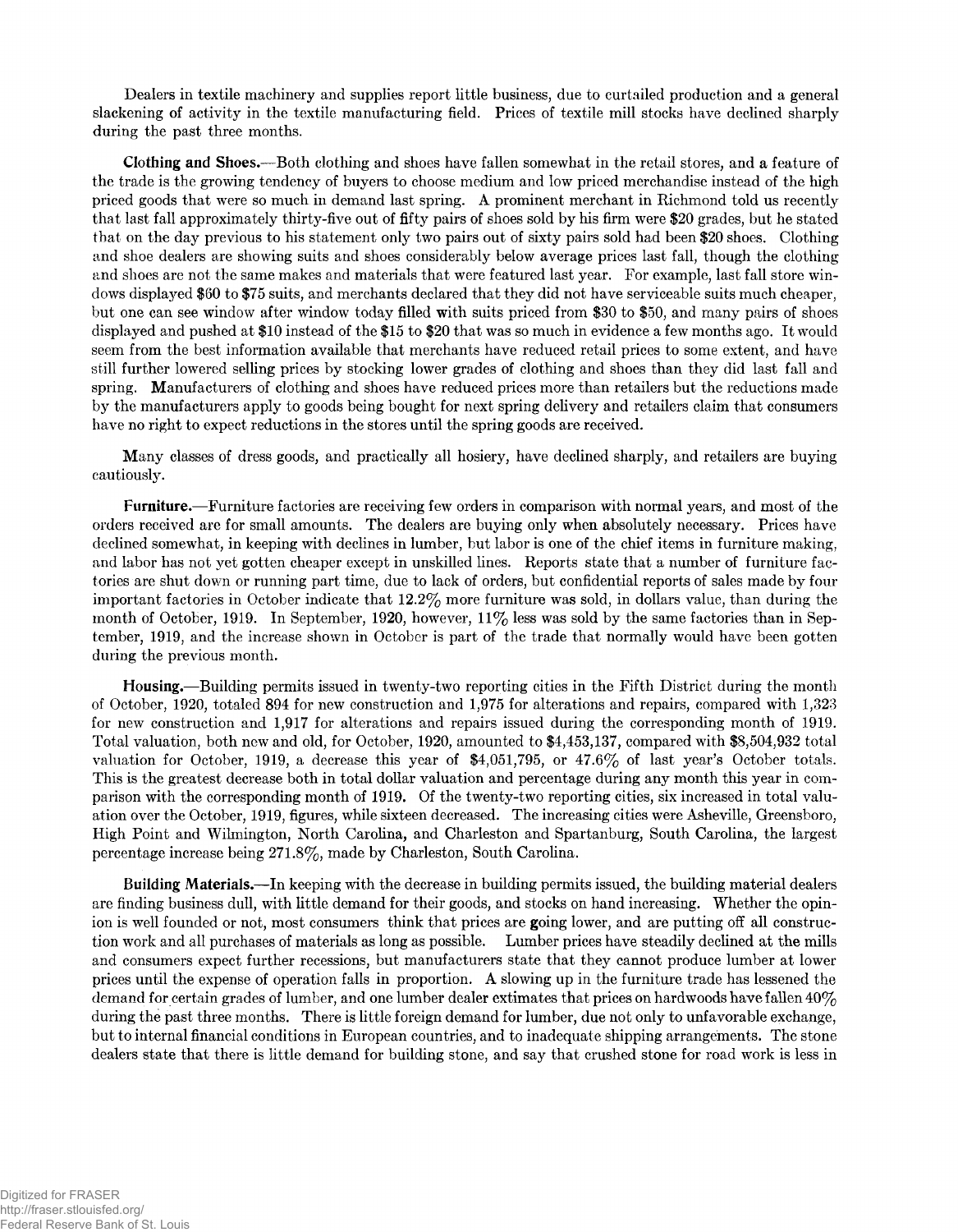demand because of the coming of winter with the resulting slowing up in road construction. Glass manufacturers report fairly active business, but less than was evident a few months ago. Paint dealers report good business. Jobbers in plumbing materials are cautious, and hesitate to buy for more than immediate needs.

**Miscellaneous.**— Buggy and wagon manufacturers, largely dependent upon agricultural purchasers, report business at a standstill, with collections unsatisfactory. A large dealer in farm seeds reports sharp declines in price, due to large carry-over from previous years, large harvests of the present year, and a general buying power much less than the supply of seeds. Iron and metal producers write that buyers are inactive, and ship builders report that construction in their line is lessening rapidly. The retail drug trade is said to be active, especially in the cotton sections where the laborers are spending the high wages received for picking cotton, but the wholesale drug business is somewhat duller than usual.

**Wholesale Trade.**—For the month of October, 1920, we received thirty-eight reports from wholesalers, jobbers or manufacturers, in five lines of trade, as follows: groceries, 10; dry goods, 7; boots and shoes, 8; hardware 9; and furniture, 4. These firms reported to us their sales for October, 1920, October, 1919, and September, 1920, and we give below a table showing the increase or decrease in sales during October, 1920, in comparison with the sales made by the same firms during September 1920, and October, 1919.

| Lines Sold. |         | Percentage increase or decrease October, 1920.<br>to September, 1920, to October, 1919. |
|-------------|---------|-----------------------------------------------------------------------------------------|
|             |         |                                                                                         |
|             | $40.5-$ | $47.4-$                                                                                 |
|             | $16.3-$ | $36.3-$                                                                                 |
|             | $9.2 -$ | $6.3^{\dagger}$                                                                         |
|             | $7.5+$  | $19.9 +$                                                                                |

Thirty-three of the same firms reporting for the previous month, September, 1920, showed increases during that month over both September, 1919, and August, 1920, in groceries and hardware, but decided declines in furniture. The October figures show a change in groceries and furniture, however, the former now being behind both the previous month this year and the corresponding month last year, while the latter regained part of the loss reported the previous month. Under the head of Collections elsewhere in this report, some data is given that was furnished us by the wholesale firms that reported for October.

**Retail Trade.—Confidential reports received from twenty-four retail establishments, most of them city** department stores, indicate that trade is holding up fairly well, that their collections are on the whole satisfactory, and that they are gradually but surely reducing stocks carried in proportion to sales made. Very few of the stores have bought as large fall stocks as usual, the percentage increase from August 31 to September 30 having been but 10.2% and the increase from September 30, to October 31, but .1%. Outstanding orders for merchandise amounted at the end of September to  $8.4\%$  and at the end of October to 7.1% of total purchases of merchandise during the calendar year 1919. The merchants reporting from the smaller cities show larger proportionate increases in stocks than do the big stores in Richmond, Baltimore and Washington, but they also show a greater percentage increase in sales over the corresponding month last year. In the opinion of the reporting managers, the price tendency is downward, and customers are generally buying necessities and staples only. Transportation problems are not causing trouble to any great extent, and deliveries are much more quickly made than was the case six months ago, but in this field conditions are still not near pre-war standards.

**<sup>+</sup> Denotes increase. - Denotes decrease.**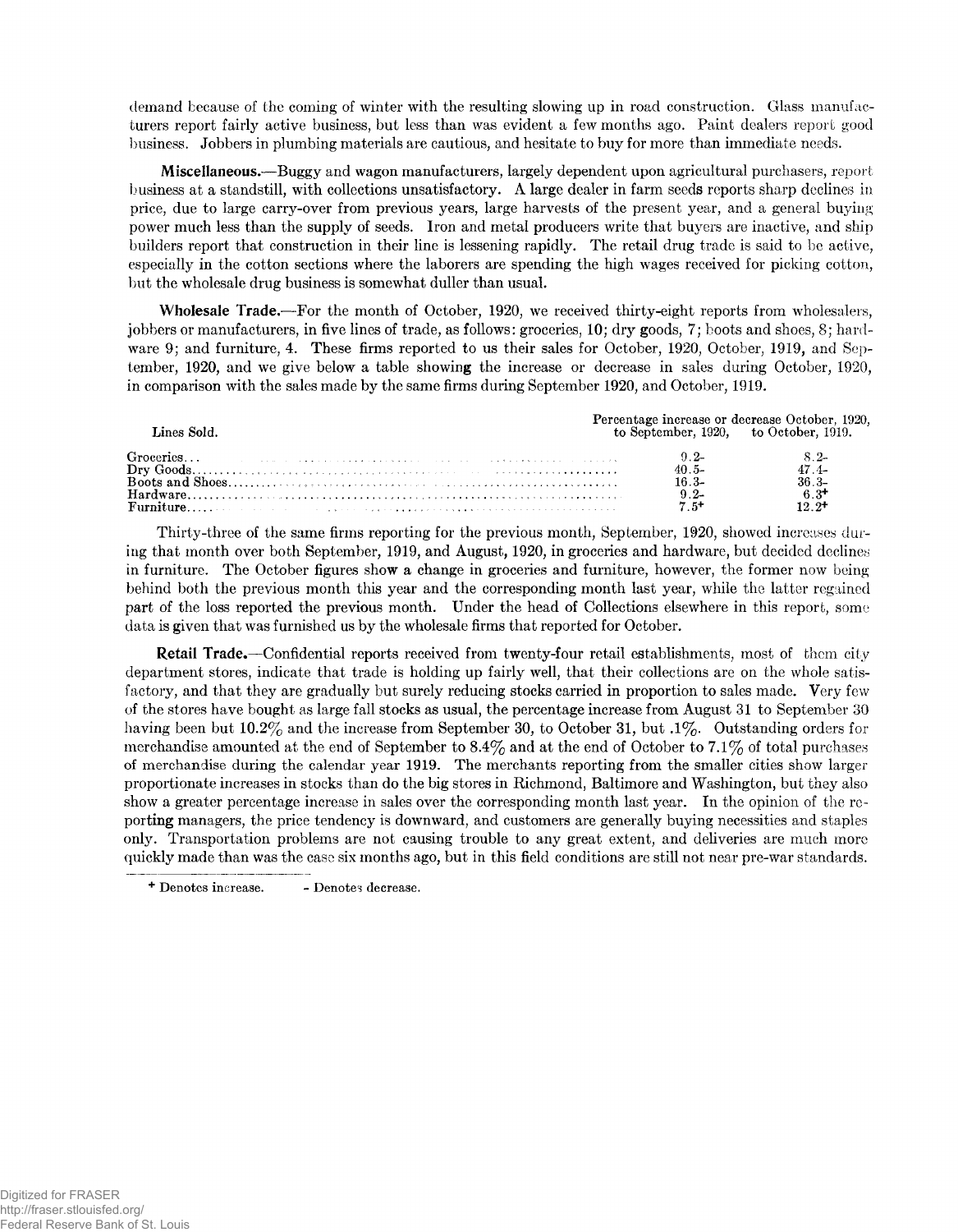|                          |                                                                                         |                                         | FOR MONTH OF OCTOBER                 | Increase or                               | Per cent of                   |                |
|--------------------------|-----------------------------------------------------------------------------------------|-----------------------------------------|--------------------------------------|-------------------------------------------|-------------------------------|----------------|
| No.                      | <b>CITIES</b>                                                                           | 1920                                    | 1919                                 |                                           | Increase or<br>Decrease       | No.            |
| 1<br>$\overline{2}$<br>3 |                                                                                         | $5,870,649$ \$<br>440,313,214           | 5,623,749 \$<br>409,737,728          | $246,900+$<br>$30,575,486+$               | $4.4+$<br>$7.5+$              |                |
| 4<br>5<br>6              | $\textbf{Frederick}, \textbf{Md} \dots \dots \dots \dots \dots \dots \dots \dots \dots$ | 12,796,248*<br>12,727,097<br>2,867,841  | 19,335,564<br>3,070,630              | $6,608,467-$<br>$202,789 -$               | $34.2 -$<br>$6.6-$            |                |
| 7<br>8<br>9              | Hagerstown, Md                                                                          | 6,900,594<br>8,780,965<br>3, 193, 171   | 7,358,161<br>12,914,194<br>3,412,315 | $457,567 -$<br>$4,133,229-$<br>$219,144-$ | $6.2 -$<br>$32.0 -$<br>$6.4-$ |                |
| 10<br>11<br>12           |                                                                                         | 8,796,927*<br>3,231,593<br>39, 221, 215 | 5,936,608<br>51,533,627              | $2,705,015-$<br>$12,312,412$ -            | $45.6 -$<br>$23.9 -$          | 10<br>11<br>12 |
| 13<br>14<br>15           |                                                                                         | 6,057.361<br>244,107,162                | 8,102,970<br>371,123,380             | $2,045,609 -$<br>127,016,218              | $25.2-$<br>$34.2-$            | 13<br>14<br>15 |
| 16<br>17<br>18           |                                                                                         | $4,757,431*$<br>75,775,063              | 74,020,743                           | $1,754,320+$                              | $2.4+$                        | 16<br>17<br>18 |
|                          |                                                                                         | $849,045,925$ \$                        | $972,169,669$ $\vert \text{\$}$      | 123, 123, 744                             | $12.7-$                       |                |
|                          | Not included in totals.<br>Report not received.                                         |                                         | $+$<br>Denotes increase.             |                                           | - Denotes decrease.           |                |

### **MONTHLY CLEARINGS**

#### **FIGURES ON RETAIL TRADE**

### **As Indicated by Reports from Twenty-four Representative Department Stores in the District for the Month of October, 1920.**

#### (COMPILED BY THE FEDERAL RESERVE BANK OF RICHMOND)

|                                                                                                              | Baltimore |                  | Richmond Washington | Other Cities | District |
|--------------------------------------------------------------------------------------------------------------|-----------|------------------|---------------------|--------------|----------|
| Percentage increase in net sales during October<br>over net sales during same period last year               | 13.1      | 9.3              | 6.7                 | 24.4         | 12.4     |
| Percentage increase in net sales from July 1, through<br>October 31, 1920, over net sales during same        | 18.5      | 12.0             | 5.4                 | 17.1         | 13.6     |
| Percentage increase of stocks at close of October.<br>1920, over stocks at close of same month last<br>year. | 12.3      | 21.6             | 6.3                 | 37.3         | 15.1     |
| Percentage increase of stocks at close of October<br>1920, over stocks at close of preceding month,          | $-3-$     | 3.0 <sub>1</sub> | $\cdot$ 1           | $-4-$        |          |
| Percentage of average stocks on hand at end of<br>each month since July 1, 1920, to average net              | 482.3     | 441.0            | 475.8               | 554.1        | 489.0    |
| Percentage of outstanding orders for merchandise<br>on October 31, 1920, to total purchases during           | 9.4       | 7.8              | 4.0                 | 3.2          | 7.1      |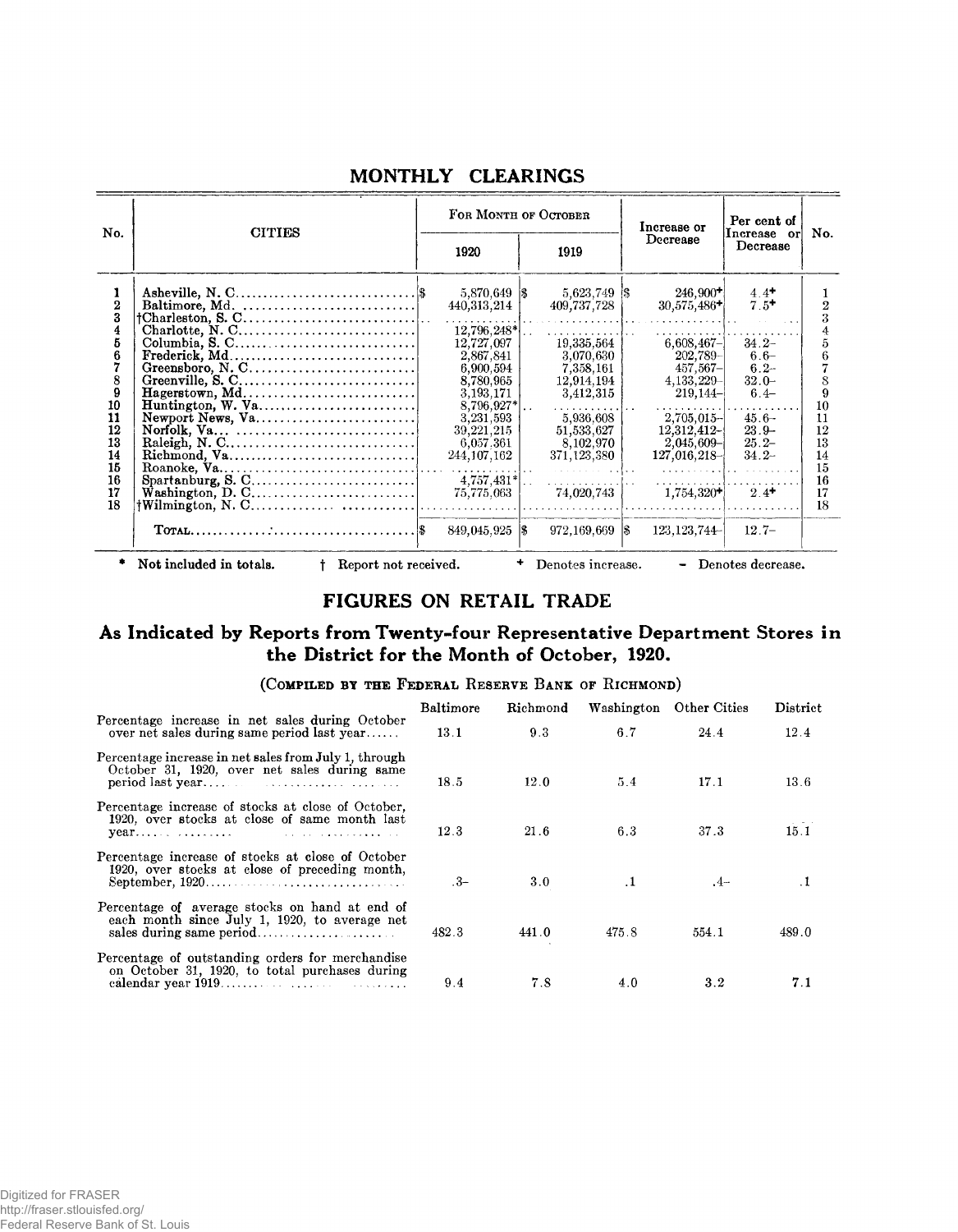## BUILDING OPERATIONS FOR THE MONTHS OF OCTOBER, 1920 AND 1919

|                                            |                                                                                                                                                                    |                                           |                                              | PERMITS ISSUED                                           |                                                        |                                                                       |                                                                       |                                                       |                                                        |                                                                               |                                                                    |                                        |
|--------------------------------------------|--------------------------------------------------------------------------------------------------------------------------------------------------------------------|-------------------------------------------|----------------------------------------------|----------------------------------------------------------|--------------------------------------------------------|-----------------------------------------------------------------------|-----------------------------------------------------------------------|-------------------------------------------------------|--------------------------------------------------------|-------------------------------------------------------------------------------|--------------------------------------------------------------------|----------------------------------------|
|                                            | <b>CITIES</b>                                                                                                                                                      | New                                       |                                              | Repairs                                                  |                                                        |                                                                       | NEW CONSTRUCTION                                                      |                                                       | <b>ALTERATIONS</b>                                     | Increase or Per Cent<br>Decrease<br>Total Valu-crease or                      | of $In-$                                                           |                                        |
| å.                                         |                                                                                                                                                                    | 1920                                      | 1919                                         | 1920                                                     | 1919                                                   | 1920                                                                  | 1919                                                                  | 1920                                                  | 1919                                                   | ation                                                                         | Decrease                                                           | ż                                      |
| 1<br>$\boldsymbol{2}$<br>$\mathbf{a}$<br>4 | <b>MARYLAND</b><br>$Baltimore \ldots $<br>$Cumberland$<br>$Frederick \ldots \ldots \ldots$<br><b>VIRGINIA</b><br>$Lynchburg \ldots$                                | 358<br>11<br>1.<br>$\mathbf{1}$           | 410<br>33<br>6.<br>6                         | 1,083<br>20<br>$\mathbf{2}$<br>8                         | $1,045$ \$<br>12<br>$\mathbf{1}$<br>8                  | 856,800<br>14.587<br>2,400<br>100                                     | $\$1,639,320$ $\$$<br>111.305<br>17,800<br>36,800                     | 900,200<br>10,282<br>1,100<br>8,100                   | \$480,510<br>8,095<br>600<br>2,375                     | 1\$<br>362.830-<br>$94.531 -$<br>14.900-<br>$30,975-$                         | $17.1 -$<br>$79.2 -$<br>$81.0 -$<br>$79.1 -$                       | $\overline{2}$<br>3<br>4               |
| 5<br>6<br>7<br>8                           | $Norfolk$<br>$Roanoke$<br>Staunton<br><b>WEST VIRGINIA</b>                                                                                                         | 89<br>52<br>$69*$<br>1                    | 92<br>86<br>83*<br>$3*$                      | 20<br>97                                                 | 28<br>89                                               | 230,819<br>279,473<br>$66,240*$<br>3,000                              | 580,496<br>638,030<br>72,695*<br>$15,000*$                            | 45,065<br>72,665                                      | 83,844<br>85,525<br>. <b>.</b>                         | 388,456-<br>$371,417-$<br>$6.455 -$<br>$12,000 -$                             | $58.5 -$<br>$51.3-$<br>$8.9 -$<br>$80.0 -$                         | 5<br>6<br>7<br>8                       |
| 9<br>10<br>11                              | $Charleston \ldots \ldots \ldots$<br>$\dagger$ Huntington <br>${\bf Parkersburg.}\dots\dots\dots\dots$<br>NORTH CAROLINA                                           | 42<br>a a shekar                          | 55<br>$81*$<br>$\sim 100$ km s $^{-1}$       | 9<br>.                                                   | 13<br>.<br>1.1.1.1                                     | 117,950<br>15,000                                                     | 163,000<br>243.966*<br>50,000                                         | 5,050<br>15,000                                       | 7,950<br>40,000                                        | $47,950 -$<br>$60,000 -$                                                      | $28.0 -$<br>$66.7 -$                                               | 9<br>10<br>11                          |
| 12<br>13<br>14<br>15<br>16<br>17<br>18     | Asheville<br>$Charlotte \ldots \ldots \ldots$<br>$Durham \ldots \ldots \ldots \ldots$<br>Greensboro<br>High Point<br>Wilmington<br>Winston-Salem<br>SOUTH CAROLINA | 29<br>17<br>3<br>13<br>$:12*$<br>14<br>23 | 31<br>14<br>5<br>12<br>$12^{*}$<br>16<br>128 | 40<br>5<br>$\overline{4}$<br>7<br>$\boldsymbol{2}$<br>71 | 56<br>5<br>5<br>$\mathbf{1}$<br>$\boldsymbol{2}$<br>56 | 126.200<br>90,460<br>12,900<br>67,000<br>38,100*<br>72,200<br>101,100 | 73.775<br>135,325<br>54,850<br>26,750<br>10.950*<br>46,200<br>378,135 | 26.335<br>3,175<br>1,210<br>17,600<br>1,000<br>25,070 | 14.455<br>4,500<br>12,555<br>2,000<br>16.000<br>40,630 | 64.305<br>$46,190-$<br>$53,295-$<br>55,850<br>27,150<br>11,000<br>$292,595 -$ | 72.9<br>$33.0 -$<br>$79.1 -$<br>194.3<br>247.9<br>17.7<br>$69.9 -$ | 12<br>13<br>14<br>15<br>16<br>17<br>18 |
| 19<br>20<br>21<br>22<br>23                 | $Charleston \ldots \ldots \ldots$<br>Greenville<br>Spartanburg<br>DISTRICT OF COLUMBIA.                                                                            | 25<br>$\overline{4}$<br>15<br>15<br>100   | 24<br>28<br>.<br>26<br>253                   | 12<br>78<br>15<br>21<br>481                              | 19<br>81<br>$\sim$<br>12<br>484                        | 223,500<br>54,500<br>30,550<br>40,280<br>600,350                      | 53,600<br>183,500<br>116,115*<br>24,680<br>2,898,255                  | 8,449<br>42.114<br>5,695<br>15,860<br>205,658         | 8,790<br>38,500<br>3,675<br>328,347                    | 169,559<br>125,386-<br>79.870-<br>27,785<br>2,420,594                         | 271.8<br>$56.5 -$<br>$68.8 -$<br>98.0<br>$75.0 -$                  | 19<br>20<br>21<br>22<br>23             |
|                                            | $T$ OTALS                                                                                                                                                          | 894                                       | 1,323                                        | 1,975                                                    |                                                        |                                                                       |                                                                       |                                                       |                                                        | 1,917 \$3,043,509 \$7,326,581 \$1,409,628 \$1,178,351 \$4,051,795             | $47.6-$                                                            |                                        |

Includes both new and repairs.<br>Report not received this month.<br>Decrease

 $\ddagger$ 

# CONDITION OF EIGHTY-ONE REPORTING MEMBER BANKS FIFTH FEDERAL RESERVE DISTRICT

 $\lambda$ 

(In Thousands of Dollars)

|                                            | 5.1920   8.1920   7.1919                                                            | November October November                                                       |
|--------------------------------------------|-------------------------------------------------------------------------------------|---------------------------------------------------------------------------------|
| 351.049<br>- 35.323<br>- 18.708<br>108.708 | $77.440~\text{\AA}$<br>108.213<br>364.468<br>36.213<br>18.559<br>343,307<br>107,515 | 98,385<br>38,260<br>113.143<br>333.661<br>40,748<br>19.039<br>372.424<br>96.470 |

# DEBITS TO INDIVIDUAL ACCOUNTS AT CLEARING HOUSE BANKS

(In Thousands of Dollars)

|               |                                                      | FOR THE WEEK ENDING                                                      |                                                                       |
|---------------|------------------------------------------------------|--------------------------------------------------------------------------|-----------------------------------------------------------------------|
| <b>CITIES</b> | November  October  November<br>3.1920                | 6, 1920                                                                  | 5.1919                                                                |
|               | 8.206<br>6,168<br>5,945<br>17,044<br>3.900<br>31.108 | 124.101<br>7.461<br>7,360<br>6,928<br>6.196<br>19,359<br>4,280<br>27,589 | 91,306<br>14,273<br>8,700<br>10,255<br>.<br>25,482<br>6,335<br>36,302 |
|               | 38,052                                               | 38.992                                                                   | .                                                                     |